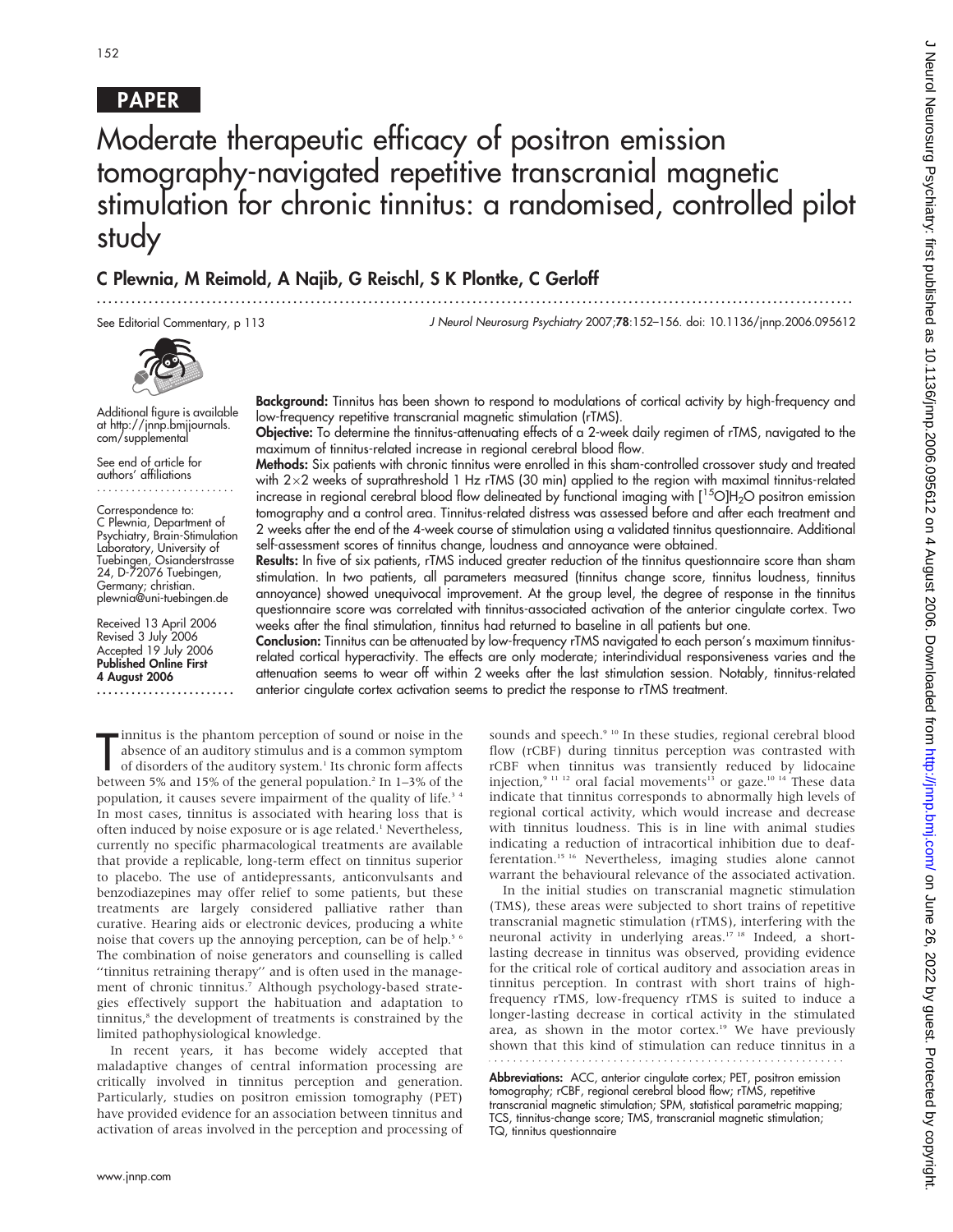dose-dependent manner for up to 30 min.12 However, the clinical use of rTMS in tinnitus would require a persistent reduction in tinnitus loudness and its associated distress. A prior series of experiments has provided initial evidence for the efficacy and practicability of this treatment strategy. Repeated sessions of rTMS directed towards the auditory cortex were applied over 1 week in a placebo-controlled, crossover design.<sup>20 21</sup> After real rTMS, Kleinjung et al<sup>21</sup> reported a reduction of the mean tinnitus score by 7.5% (compared with baseline). Interestingly, after 6 months the reduction was even more pronounced (12%).

The aim of this study was to test whether a 2-week series of low-frequency rTMS, guided to each patient's maximum of tinnitus-related cortical activity as assessed by  $[^{15}O]H_{2}O$  PET, can induce a lasting suppression of tinnitus compared with the control stimulation of a non-cortical site eliciting equivalent noise and sensations.

#### **METHODS**

Six patients (one woman and five men, 49–68 years old) with chronic  $(>1$  year) bilateral tinnitus gave written, informed consent and were included in this controlled, crossover study that was conducted in accordance with the Declaration of Helsinki and approved by the local ethics committee. All subjects participated in a prior PET/rTMS study.<sup>12</sup> Patients with heart disease, history of seizures or brain lesions, metal implants, cardiac pacemaker and current use of psychotherapeutic drugs were excluded from the study. Before experimental treatment with rTMS, all subjects underwent a standard otolaryngological physical examination and audiological testing, including a pure-tone audiogram and subjective tinnitus matching of loudness and frequency.<sup>22</sup> The hearing level was characterised by the standard ''four tone average'' in pure tone audiometry and by audiogram shape. Audiogram shape was defined as being predominantly high-frequency hearing loss if the average (arithmetic mean) of hearing thresholds at 4, 6 and 8 kHz was twice as high or more than the average of 0.5, 1 and 2 kHz. In pancochlear hearing loss, the audiometric threshold was increased throughout the entire frequency range (table 1).

To individually adjust the selection of the target area for rTMS, the pattern of tinnitus-related rCBF was obtained by [<sup>15</sup>O]H<sub>2</sub>O PET in each subject.<sup>12</sup> The scanning was carried out on 2 days, and each day before and after a lidocaine-induced reduction of tinnitus loudness. Lidocaine was injected over 1 min under electrocardiogram monitoring by a cardiologist, because of the risk of lidocaine-induced cardiac arrhythmia. Dynamic data were acquired after bolus injection of 1.8 GB [<sup>15</sup>O]H<sub>2</sub>O, with a GE Advance PET scanner (General Electrics Medical System, Milwaukee, USA; three-dimensional mode). As an index for tissue perfusion, the sum of counts (no decay correction) was computed from injection to 100 s after the turning point of the whole-brain time–activity curve.

The standard software of the scanner (FORE rebinning, two-dimensional filtered backprojection) was used to calculate the attenuation-corrected images. All images were realigned with statistical parametric mapping (SPM)2 (Wellcome Department of Cognitive Neurology, London, UK), and intensity normalised. Mean images (four scans) were calculated for anatomical orientation; difference images were computed after smoothing (10 mm G) and thresholded at 5% of mean cortical perfusion. The results of the group analysis  $(n = 9)$ , including the present patients, were published previously.12

Mean and difference PET images were coregistered with structural magnetic resonance imaging and fed into the neuronavigation device (Brainsight; Magstim, Whitland, UK). This approach allowed guiding of the rTMS to the individual maximum of tinnitus-associated rCBF in the temporoparietal cortex (see supplemental figure at http://jnnp.bmjjournals.com/ supplemental). Two subjects (1 and 6) showed a symmetrical activation pattern in the posterior temporoparietal cortex. In both cases, we selected the more rostral area as the stimulation target. Brodmann areas were determined after spatial normalisation with SPM2. Stimulation was performed in a randomised, balanced and sham-controlled, crossover design with a TMS device for repetitive stimulation with biphasic pulses (Magstim Rapid; Magstim), with 1 Hz at 120% of the individual motor threshold for 30 min (1800 stimuli) on 20 consecutive working days (4 weeks). Motor threshold was defined as the minimal intensity necessary to evoke motor evoked potentials of  $>50 \mu V$  in a small hand muscle (musculus abductor poilicis brevis) in at least 5 of 10 stimuli. For sham stimulation, the coil was placed at the lower occiput at the same distance to the ear. In this way, the control stimulation was accompanied by a similar noise (between 60 and 75 dB) and comparable aversive sensation (pricking, muscle twitches).

Neither loudness nor other psychoacoustic measures of tinnitus show a consistent relationship to perceived loudness of tinnitus, disability or annoyance. Therefore, we decided to not use psychoacoustic measures as the primary outcome criteria and no post-intervention scores were obtained.<sup>23</sup> <sup>24</sup>

As the primary outcome measure, the effect of rTMS on tinnitus was estimated by the validated German version of the tinnitus questionnaire (TQ)<sup>25</sup> originally developed by Hallam et al.<sup>26</sup> This questionnaire is suitable for repeated measurement of tinnitus-related distress and was completed before  $(TQ_0)$  and then after every 2 weeks of either the verum or sham stimulation (TQ<sub>1</sub> and TQ<sub>2</sub>, respectively), as well as 2 weeks after the end of the 4-week course of treatment  $(TQ_3)$ . Depending on the order of stimulation (verum, sham), TQ1 and TQ<sub>2</sub> will be referred to as TQ<sub>VER</sub> and TQ<sub>SHA</sub>. Response to rTMS was expressed as the percentage difference in tinnitus questionnaire:  $\Delta TQ = 100\% \times (TQ_{VER} - TQ_{SHA})/((TQ_{VER} + TQ_{SHA})/$ 2). The values of the tinnitus questionnaire (CONDITION, four levels: baseline, verum, control, 2 weeks after treatment) were

| Table 1<br>Demographic data, audiometric measures and treatment conditions |         |                            |                                                |                                     |                                             |                                                        |                         |                       |  |  |
|----------------------------------------------------------------------------|---------|----------------------------|------------------------------------------------|-------------------------------------|---------------------------------------------|--------------------------------------------------------|-------------------------|-----------------------|--|--|
| Subj                                                                       | Age/sex | <b>Duration</b><br>(years) | Pure tone<br>audiometric<br>threshold (dB HL)* | <b>Tinnitus loudness</b><br>(dB HL) | <b>Tinnitus frequency</b><br>(kHz) and type | <b>Audiometric</b><br>threshold at<br>tinnitus (dB HL) | <b>Stimulation site</b> | rTMS intensity<br>(%) |  |  |
|                                                                            | 49/m    | $\overline{4}$             | r: 12, l: 13, hf                               | r: 35, l: 49                        | 8, SIN                                      | r: 32, 1: 41:                                          | <b>BA 22</b>            | 82                    |  |  |
|                                                                            | 59/m    | 10                         | r: 55, l: 51, pan                              | r: 60, l: 56                        | $3,$ SIN                                    | r: 56, l: 53                                           | <b>BA 39</b>            | 74                    |  |  |
|                                                                            | 58/m    | 2                          | r: 6, l: 7, hf                                 | $r: 43.$ $\vdots$ 58                | $10.$ SIN                                   | r: 40, $\vert$ 53:                                     | r BA 39                 | 58                    |  |  |
|                                                                            | 68/m    | $\overline{4}$             | r: 6.1: 6. h f                                 | $r: 22.$ $ : 27$                    | $6,$ SIN                                    | r: 21.1: 26                                            | r BA 22                 | 55                    |  |  |
|                                                                            | 59/m    | 10                         | r: 69, l: 22, pan                              | r: 75. l: no                        | 3. NBN                                      | r: 70. $ :$ -                                          | r BA 39                 | 91                    |  |  |
| $\circ$                                                                    | 53/f    | $\overline{4}$             | r: 15, l: 11, hf                               | r: 69, l: 62                        | 10, SIN                                     | r: 55, $\vert$ : 61                                    | <b>BA 39</b>            | 77                    |  |  |

BA, Brodmann area; f, female; hf, high-frequency hearing loss; HL, hearing level; l, left; m, male; NBN, narrow band noise; no, not obtained; pan, pancochlear hearing loss; r, right; SIN, sinus tone.

\*HL, hearing level in decibel (dB), provided as a standard ''four tone average'' = hearing loss at ((0.5+1+2+3 kHz)/4).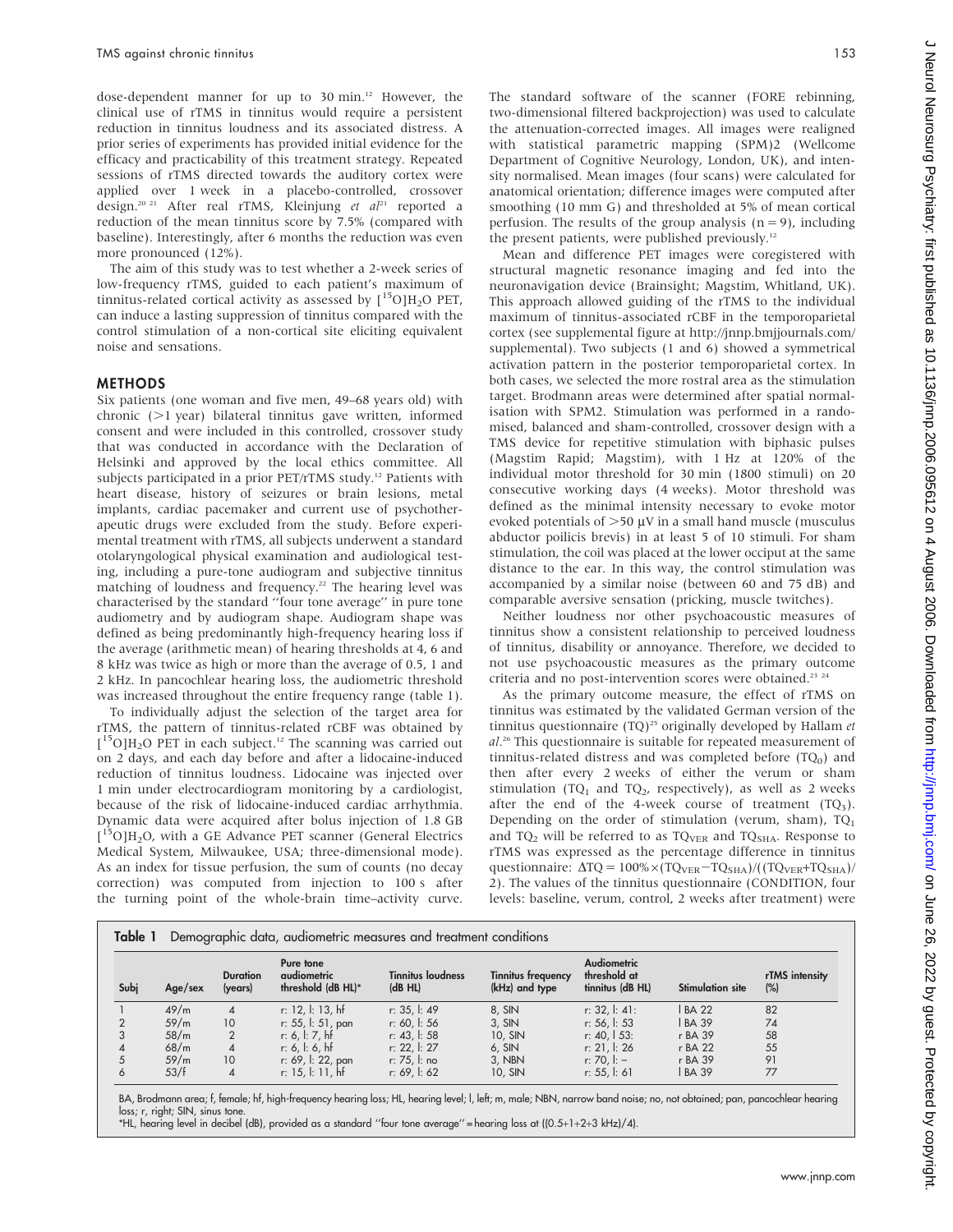statistically analysed by using the Friedman analysis of variance and a retrospective Wilcoxon non-parametric test (two sided) for paired samples. In addition, tinnitus was evaluated by three self-assessment scales on tinnitus loudness, annoyance and global tinnitus change similar to those described by Zenner and De Maddalena.<sup>27</sup> The tinnitus-change score (TCS) was applied to rate the subjective effect of the intervention on tinnitus using a six-point scale (3, tinnitus disappeared; 2, greatly improved; 1, improved; 0, unchanged;  $-1$ , worse; and  $-2$ , worst).<sup>27</sup> This was carried out after every 2week course of treatment (verum and sham). Additionally, after each stimulation, tinnitus loudness and annoyance were rated on a six-point and an eight-point response scale, respectively.<sup>27</sup>

To find brain regions with tinnitus-related neural activity predictive for rTMS response, ?rCBF images were stereotactically normalised, smoothed and statistically analysed with SPM2 (linear regression:  $\Delta TQ$  v ?rCBF, voxel-level threshold:  $p<0.001$ ). Clusters that survived SPM correction for multiple comparisons were depicted as masked contrast.<sup>28</sup>

## RESULTS

### Clinical findings

Table 1 summarises the demographic data, audiological characteristics and rTMS parameters for each patient.

#### Effects of rTMS on tinnitus questionnaire score (tinnitusrelated distress)

No side effects of stimulation were observed or reported by the patients.

A 2-week treatment with low-frequency rTMS, guided to the individual area of maximum tinnitus-related activation in the temporoparietal cortex, exerted an attenuation on tinnitusrelated distress, as shown by non-parametric analysis of variance (Friedman ANOVA<sub>CONDITION</sub>,  $\chi^2 = 8.0$ ; p = 0.022) on the tinnitus questionnaire score. Direct comparison indicated a reduction in the tinnitus questionnaire score after verum stimulation compared with baseline and control stimulation  $(Z = -2.032; p = 0.042)$ . Two weeks after treatment, tinnitus distress returned to baseline in all patients but one (fig 1).

#### Effects of rTMS on TCS (global change)

Regarding the global tinnitus change as quantified by the TCS, one subject reported the tinnitus as ''improved'' and another as ''greatly improved'' after 2 weeks of verum rTMS. Four subjects did not appraise the tinnitus as changed on the TCS.



Figure 1 Tinnitus questionnaire score at baseline  $(TQ_0)$ , after repetitive transcranial magnetic stimulation to the temporoparietal maximum of tinnitus-related hyperactivity ( $TQ_{VER}$ ), after control stimulation ( $TQ_{SHA}$ ) and 2 weeks after the end of treatment  $(TQ<sub>3</sub>)$ . Table 2 gives the order of treatment conditions.

#### Effects of rTMS on tinnitus loudness and annoyance

Table 2 lists the additional ratings of tinnitus loudness and annoyance. Both the self-assessment scales for tinnitus loudness and tinnitus annoyance showed a tendency towards a benefit of rTMS (median tinnitus loudness scale 4, and median tinnitus annoyance 4) versus placebo stimulation (medians 4.5 and 4.5) when compared with baseline (medians 5 and 5).

#### Correlation of tinnitus-related rCBF changes and rTMS effects

In the SPM analysis (fig 2), we found one cluster with significant negative correlation between  $\triangle$ rCBF and  $\triangle$ TQ (ie pronounced tinnitus-related hyperactivity corresponds to a good response to rTMS), located in the anterior cingulate  $(T_{\text{max}} = 23.4, \text{ CON}_{\text{max}}$  at MNI[-4/+52/0], 154 voxel = 1.2 ml).

#### **DISCUSSION**

In this study, repeated sessions of rTMS guided to the individual maximum of tinnitus-related cortical activity induced a moderate reduction of tinnitus. Notably, interindividual variability was high. Compared with sham stimulation, tinnitus distress as quantified by the tinnitus questionnaire score was reduced in five of six patients. However, only in the two subjects with the highest reduction of tinnitus questionnaire score  $(\geq 40\%)$  would we consider the improvements clinically relevant, as indicated in the self-assessment scores of tinnitus change, loudness and annoyance.

These results are an extension of our earlier studies showing the short-term effects of high-frequency and low-frequency rTMS on tinnitus, and point towards a pivotal role for the secondary and integrative auditory cortical areas. $9^{12}$ <sup>17</sup> Furthermore, they extend findings from studies on the effects of repeated sessions of rTMS aimed towards the primary auditory cortex in tinnitus<sup>20 21 29</sup> in several ways. In our study: (1) rTMS was directed to cortical areas specifically active during tinnitus perception as assessed by functional imaging (ie higher-order association areas (BA 39, BA 22)); (2) control stimulation simulated loudness and the aversive sensation of real rTMS; (3) the course of treatment was extended to 2 weeks; (4) a score of tinnitus change was obtained to shed light on the clinical relevance of this effect; and (5) functional imaging data were used to identify areas with potential influence on rTMS response.

Limitations of the study, particularly the placebo control, are the crossover design and the fact that the subjects had already participated in a study on rTMS in tinnitus. However, subjects were not informed about one of the two conditions being ineffective, and the study was conducted several months after the previous experiments.

Previous literature on the neurophysiology of tinnitus focused on changes in the auditory system in the narrower sense. Nevertheless, several imaging studies showed activation of higher-order association areas and the limbic system during tinnitus perception.<sup>10 12 30</sup> Interference with neuronal function in temporoparietal cortical regions can transiently suppress tinnitus, pointing to the involvement of these areas in tinnitus perception.17 18 31 Moreover, the attentional and emotional state is tightly connected with tinnitus perception and the related distress.<sup>32</sup> <sup>33</sup> Hence, evidence is accumulating that tinnitusrelated neuronal reorganisation occurs at various stages of the hierarchical auditory processing, including cortical areas of multimodal association and emotional evaluation. Interestingly, in agreement with earlier studies,<sup>10 11</sup> our previous data<sup>12</sup> did not support findings of enhanced rCBF in the primary auditory cortex. This is in line with a study on animals showing that an acute noise trauma (assumed to induce tinnitus) is not immediately followed by an increase in firing rates in the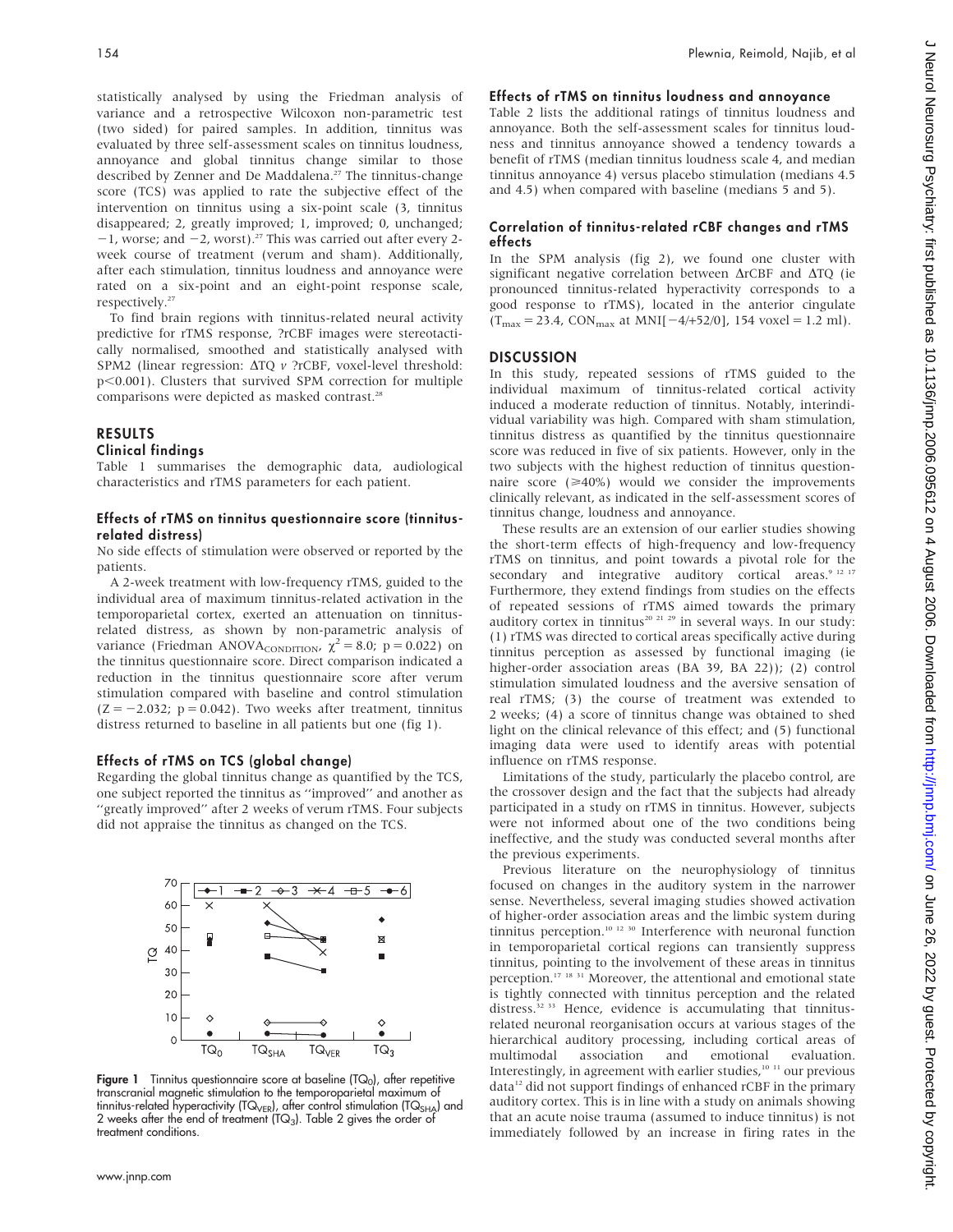| Table 2 | Effects of repetitive transcranial magnetic stimulation on tinnitus |        |                  |        |                          |                    |                 |                         |                   |                 |                   |                   |
|---------|---------------------------------------------------------------------|--------|------------------|--------|--------------------------|--------------------|-----------------|-------------------------|-------------------|-----------------|-------------------|-------------------|
| Patient | Order                                                               | $TQ_0$ | $\Delta TQ$ (%)* | $TQ_3$ | TCS <sub>VER</sub>       | TCS <sub>SHA</sub> | TL <sub>0</sub> | <b>TL<sub>VER</sub></b> | TL <sub>SHA</sub> | TA <sub>0</sub> | TA <sub>VER</sub> | TA <sub>SHA</sub> |
|         | $V - D$                                                             | 45     | $-17.70$         | 54     |                          |                    |                 |                         |                   |                 |                   | 5,5               |
|         | $V - D$                                                             | 43     | $-14.40$         | 37     |                          |                    |                 |                         |                   |                 |                   |                   |
|         | $p-v$                                                               | 10     |                  |        |                          |                    |                 |                         | 3,5               |                 |                   | 2,5               |
|         | $p-v$                                                               | 60     | $-42.40$         | 45     | $-$ .                    | $\qquad \qquad -$  |                 |                         |                   |                 |                   |                   |
|         | $p-v$                                                               | 46     | $-2.2$           | 45     |                          |                    |                 | $\circ$                 | Ó                 |                 |                   |                   |
|         | $V - D$                                                             |        | $-40$            |        | $\overline{\phantom{0}}$ |                    |                 |                         | 4                 |                 |                   |                   |

SHA, sham; TA, tinnitus annoyance (median); TCS, tinnitus-change score; TL, tinnitus loudness (median); TQ, tinnitus questionnaire; TQ<sub>0</sub> = TQ baseline score; TQ<sub>3</sub>, TQ score 2 weeks after treatment; VER, verum.

 $*\Delta TQ = 100\% \times (TQ_{VER} - TQ_{SHA}) / ((TQ_{VER} + TQ_{SHA}) / 2).$ 



Figure 2 Explorative statistical parametric mapping (SPM) analysis of tinnitus-related change in regional cerebral blood flow ( $\Delta rCBF$ ) in comparison with treatment response DTQ: (A) A cluster with negative correlation (tinnitus-related hyperactivity associated with good response) was found in the anterior cingulate and adjacent BA10, surviving correction of multiple comparisons ( $P_{corr} = 0.004$ ). Colour codes reflect  $\Delta rCBF$ , masked with a "regional least significant difference'' derived from SPM analysis. (B) Individual data, extracted from the cluster in the anterior cingulate.

primary auditory cortex,<sup>15</sup> but does not generally preclude maladaptive changes of function in these areas.

In terms of selecting the optimal target region for rTMS, we assumed that interfering with tinnitus-related hyperactivity by rTMS would be most effective. In fact, this approach seemed to be feasible, although access to PET facilities is often limited and a considerable group of non-responders to rTMS remain. The lack of response in some subjects might have several reasons: (1) a focus of hyperactivity situated in a cortical sulcus may be out of range of rTMS; (2) between-subject variability of response to rTMS as documented in the motor cortex<sup>34</sup>; and (3) the distribution and accessibility of the tinnitus-related neuronal network varies between subjects and might be related to the duration of tinnitus history.<sup>12 18</sup>

A high tinnitus-related neuronal activity  $(\Delta rCBF)$  in the anterior cingulate gyrus (ACC) correlated with a good response to rTMS. Although our sample size was limited, the cluster survived SPM's correction for multiple testing, justifying the hypothesis of ACC- $\Delta$ rCBF being a predictor of response to rTMS. This is not implausible, as this area is involved in auditory attention<sup>35</sup> and emotional control of aversive stimuli and pain.<sup>36 37</sup> These findings extend our previous observation<sup>12</sup> of enhanced tinnitus-related activity in the posterior cingulate cortex and correspond to a model of differential functions of the cingulate cortex.<sup>36</sup> In this model, the posterior cingulate cortex is involved in evaluative monitoring and memorisation of sensory input, whereas the ACC represents an executive region related to emotional control of response to internal or external stimuli.

Our findings do not provide clear-cut evidence for a reduction of tinnitus outlasting the course of treatment. There is no significant difference between the tinnitus-related distress at baseline and 2 weeks after the end of treatment with target rTMS. Tinnitus remained unchanged in two patients (one of

them was a non-responder) but increased again in four. Nevertheless, the patient with the greatest reduction in tinnitus continued to show some decreased tinnitus-related distress. In contrast with the study of Kleinjung et al,<sup>21</sup> our findings suggest that the effects of repeated rTMS sessions on tinnitus wear off with time. In light of corresponding neurophysiological data, this seems to be plausible.<sup>19</sup> Long-term depression-like effects are considered to be reversible and do not increase over months after stimulation.

It should be mentioned that May et  $a^{ps}$  generated initial evidence that five sessions of rTMS applied to the superior temporal cortex might induce macroscopic changes in the auditory cortex. This finding may represent a neurophysiological substrate of persisting changes of cortical function. However, at present, the neuronal underpinnings are unclear. An alternative to prolonged rTMS for the treatment of chronic tinnitus has been suggested with long-term electrical stimulation of the primary or secondary through auditory cortex implantation.<sup>39</sup>

In conclusion, repeated sessions of rTMS are effective in decreasing tinnitus-related distress in a subgroup of patients during the course of treatment. Although the magnitude of reduction is only moderate, this finding indicates that noninvasive or invasive brain stimulation may provide an interesting new option for a neurophysiology-based treatment of chronic tinnitus.

#### Authors' affiliations .......................

C Plewnia, Brain-Stimulation Laboratory, Department of Psychiatry,

University of Tuebingen, Tuebingen, Germany M Reimold, Department of Nuclear Medicine, PET Center, University of Tuebingen, Tuebingen, Germany

A Najib, Hertie-Institute for Clinical Brain Research, Department of General Neurology, Cortical Physiology Research Group, University of Tuebingen, Tuebingen, Germany